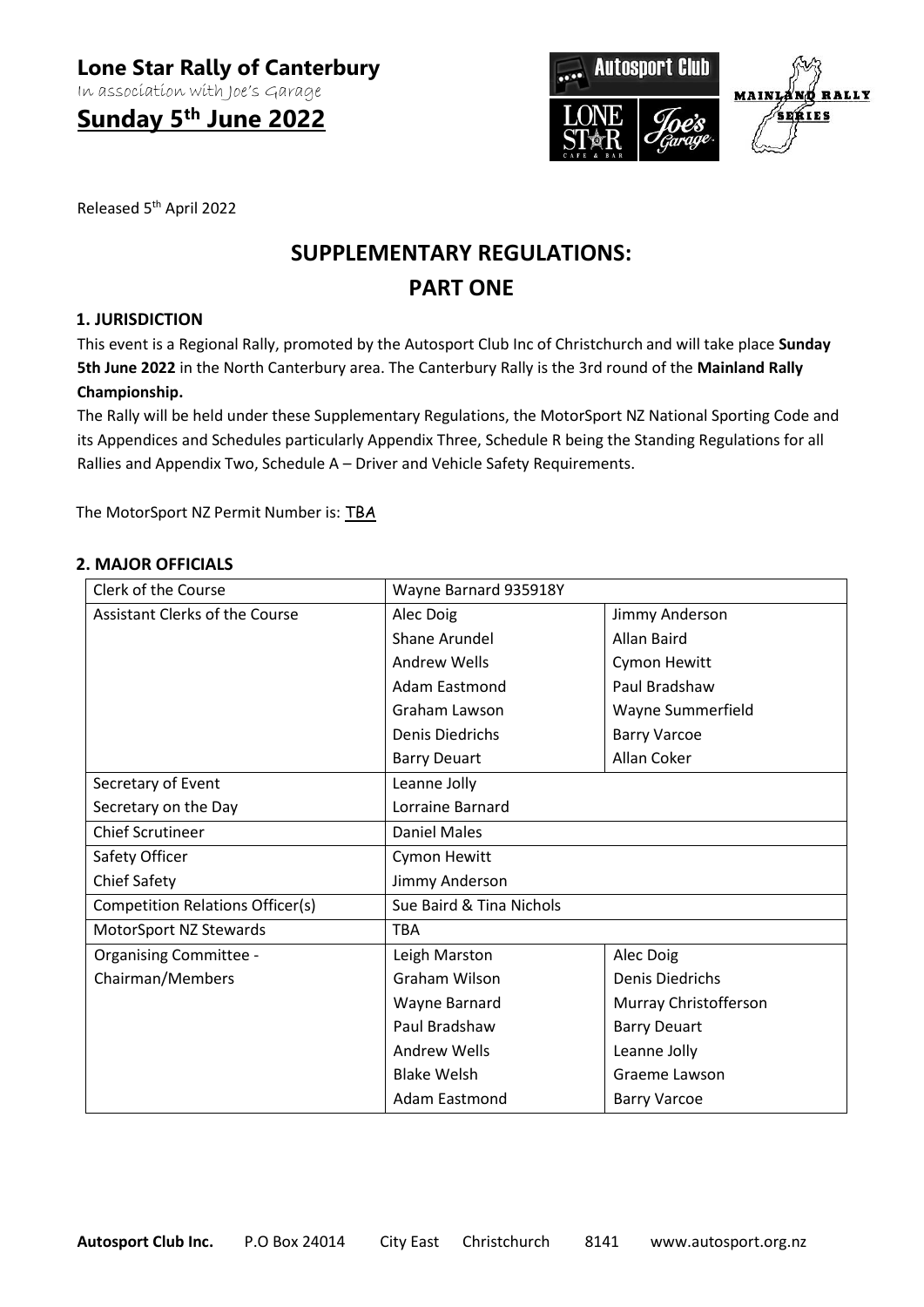In association with Joe's Garage

**Sunday 5th June 2022**



| Telephone and email enquiries should be directed to: Leanne Jolly<br>027 261 6197 (Afternoons or evenings best) or kljolly01@gmail.com                                                                       |  |
|--------------------------------------------------------------------------------------------------------------------------------------------------------------------------------------------------------------|--|
| Website: www.autosport.org.nz                                                                                                                                                                                |  |
| The Official Rally Address for all matters pertaining to the event is as follows:<br><b>The Rally Secretary</b><br><b>Autosport Club Inc</b><br>PO Box 24014<br><b>City East</b><br><b>CHRISTCHURCH 8141</b> |  |

Additional Officials will be advised in Supplementary Regulations Part Two – Acceptance of Entry

## **3. THE EVENT**

- **3.1** Canterbury Rally will begin on Saturday 4<sup>th</sup> June with a ceremonial start and competition will begin on Sunday 5<sup>th</sup> June.
- **3.2 Venue:** The rally will be run in Ashley and Okuku Forests. HQ will be Autotech Services 77 Ivory St Rangiora.
- **3.3 Length:** The rally comprises of approximately 120 kms of special stages and 150kms of touring. Special Stages are on very good forestry roads. A full stage description will be attached with acceptance of entry.
- **3.4 First Car Starts:** From Joe's Garage, Alfred Street, Rangiora at approximately 8.30am on Sunday 5th June 2022.
- **3.5 First Car Finishes:** At approx 5.00pm on Sunday 5th June 2022 at the final control, The Lone Star Manchester, 26 Manchester Street, Christchurch.

#### **4. ENTRIES**

- **4.1 Opening and Closing:** Entries are open now, and close at **5pm** on **Friday 20th May 2022** Entries post marked after the normal closing date but received prior to **5pm on Wednesday 25 th May 2022** will be subject to the late fee. Entries may be accepted after this date at the discretion of the organising committee.
- **4.2 Entry Acceptance:** Entries shall be made on the correct form and to be deemed valid must be complete in all details and accompanied by the appropriate fees. Acceptance will be at the organising committee's discretion. The organisers reserve the right to refuse any entry in accordance with the prescribed provisions of the National Sporting Code.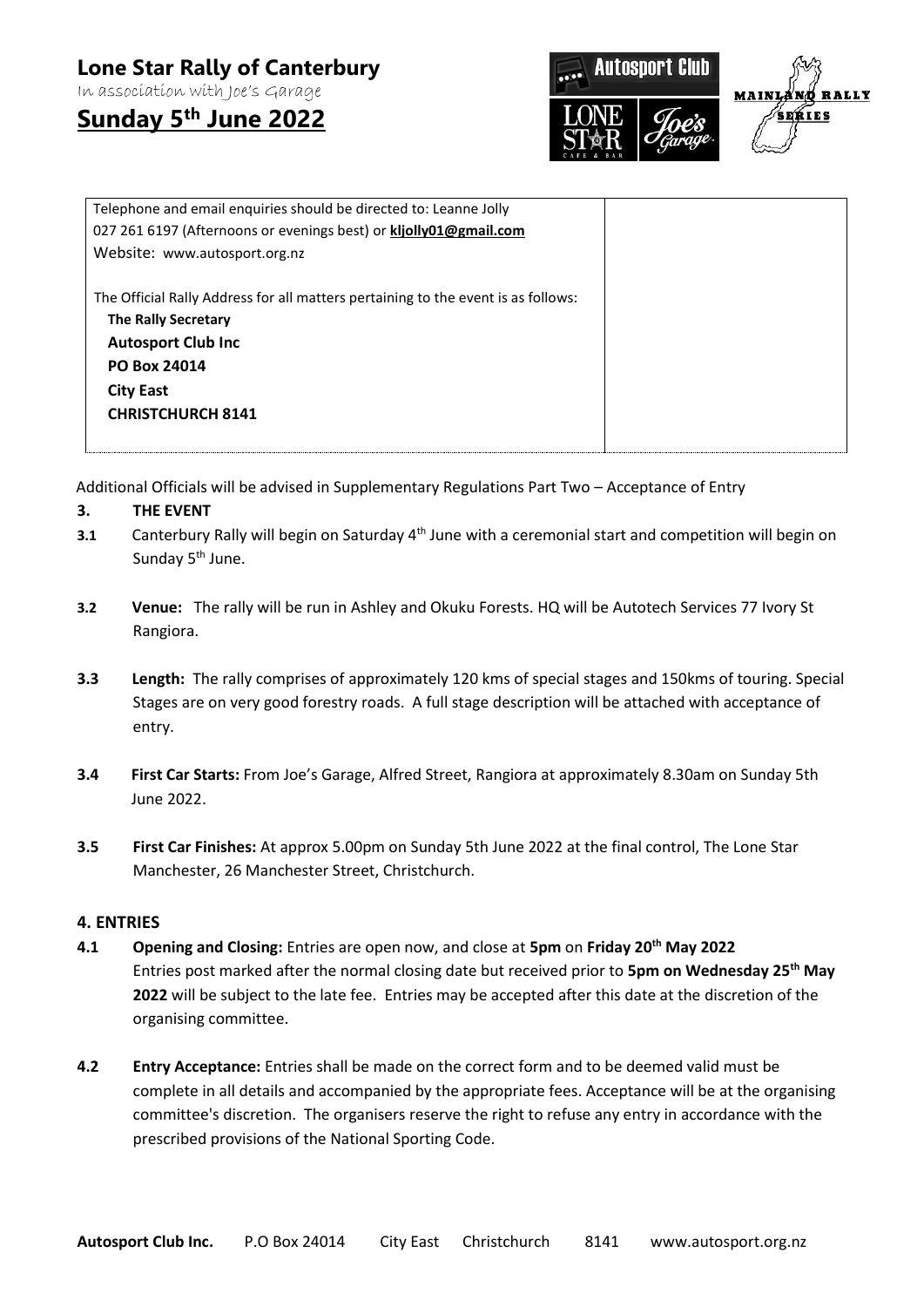In association with Joe's Garage

**Sunday 5th June 2022**



## **4.3 Fees: (1) Competing vehicle:**

(All entry fees exclude stage notes, recce and 'Rallysafe' Fee)

| Class A                     | \$545.00 |
|-----------------------------|----------|
| Class B                     | \$595.00 |
| All other Classes           | \$675.00 |
|                             |          |
| Late Entry Fee              | \$150.00 |
| Reconnaissance              | \$50.00  |
| Rally Safe Fee (compulsory) | \$130.00 |

Any competitor who withdraws from the event later than 5pm Friday 27<sup>th</sup> May, but prior to 5pm Friday 3<sup>rd</sup> June 2022 **will forfeit 25% of his or her entry fee.**

Any competitor who withdraws from the event later than 5pm Friday 3<sup>rd</sup> June 2022, but prior to the commencement of documentation, **will forfeit 50% of his or her entry fee.**

Any competitor who withdraws after the start of documentation **will forfeit 100% of his or her entry fee.**

**(2) Service Crew:** There is no fee to register one service crew, but a fee of \$25.00 for subsequent vehicles. Payment can be made by direct credit to the following account

Autosport Club Inc BNZ Rangiora **02-0865-0124897-00**

**Remittance advice must be attached to entry form if paying by internet banking.** 

## **PLEASE USE THE COMPETITORS NAME AS A REFERENCE WHEN INTERNET BANKING.**

**4.4 Number of Starters:**

The organisers reserve the right to abandon the event if fewer than 45 entries are received at normal closing date. The maximum number of starters will be 70. Any additional entries received will be placed on the reserve list in order of receipt.

## **4.5 Acceptance of Entry:**

These will be emailed no later than **Thursday 26 th May 2022** together with a list of entries.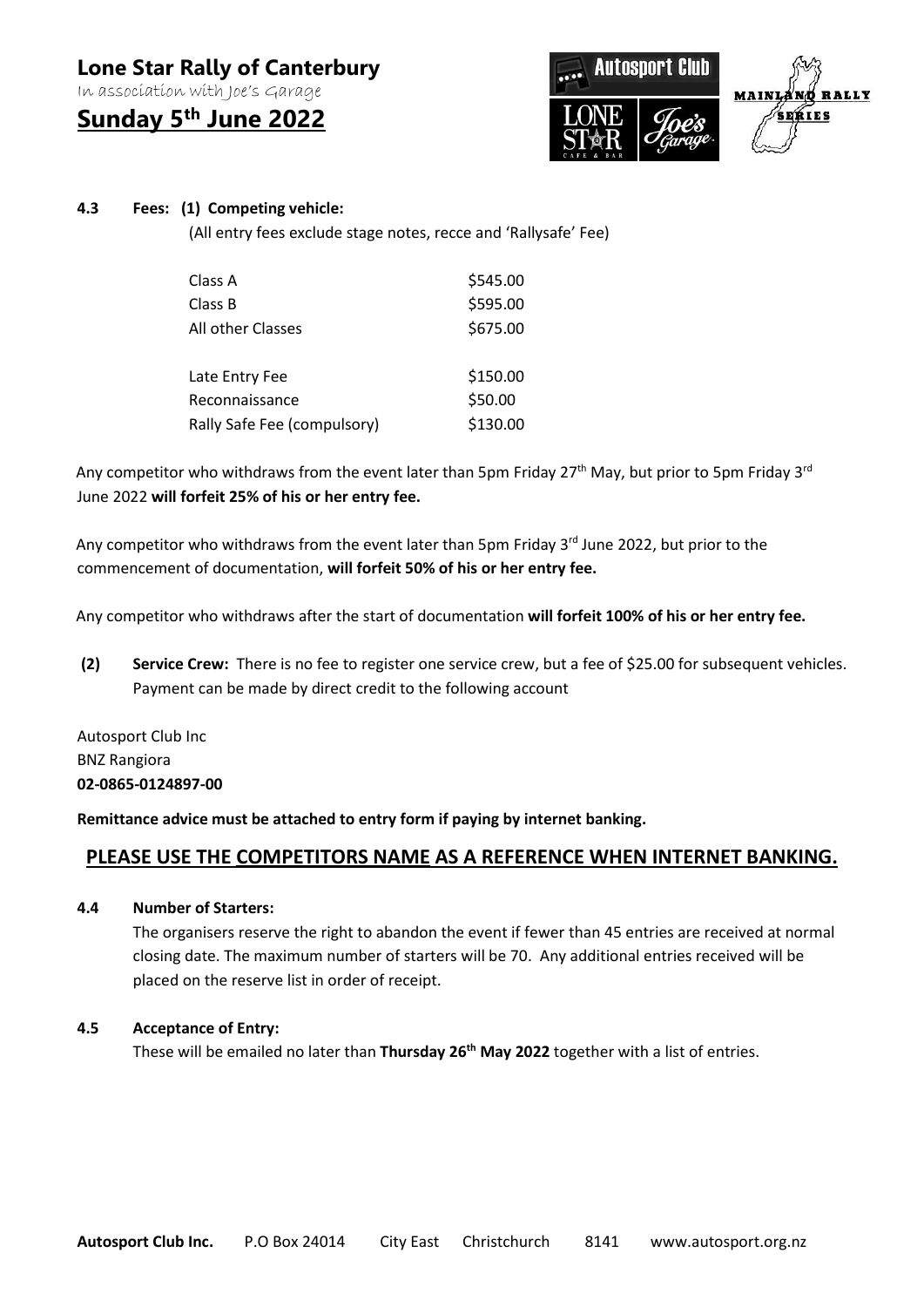In association with Joe's Garage

## **Sunday 5th June 2022**



## **4.6 Competitor Requirements:**

- **(1) Knowledge and Understandings:** In signing the entry forms, competitors (Entrant and Drivers) are deemed to fully understand the MotorSport NZ National Sporting Code and its relevant Appendices and Schedules, particularly,
- **(a)** The National Sporting Code articles pertaining to protests and competitors' obligations, and
- **(b)** Appendix Three Schedule R articles pertaining to Stage notes, Pace notes and Reconnaissance.
- **(c)** The articles of the Mainland Series Championship.
- **(2) Licence Requirements:** Both the No. 1 and No. 2 drivers shall hold an R1 Grade or higher MotorSport NZ issued Competition Licence.

If the Entrant is other than a driver, an Entrant's licence in the name of the Entrant is required.

**(3) New Competitors:** Any driver(s) who have not previously competed in three or more rallies must attend the new competitor (Novice) special briefing. Both driver and Co driver must attend this Briefing. Details of venue and time will be announced with the Acceptance of Entry.

#### **5. ELIGIBLE VEHICLES**

**5.1 Compliance:** All vehicles shall comply with Appendix Two Schedule A and Appendix Three Schedule R of the current MotorSport Manual unless stated otherwise in these supplementary regulations.

Vehicles registered for road use in countries other than New Zealand shall comply with Motorsport Manual Sch A article 1.2(3) Reference <http://manual.motorsport.org.nz/>

- **5.2 Classes:** Vehicles will be divided into the following classes: Remember you can only enter one class
	- \* Class A 2WD 0 1300cc
	- \* Class B 2WD 1301 1600cc
	- \* Class C 2WD 1601cc and over
	- \* Class D 4WD
	- \* Class E Pre 1996 Classic 4WD
	- \* Class F 0 1700cc Classics
	- \* Class G 1701 cc and over Classics
	- \* Class H Subaru H6
- **5.3 Mainland Rally Championship**: Competitors in this Championship should be familiar with the requirements of their Articles as this event is run in conjunction with the Mainland Championship Rules. Vehicles will be divided into classes as per 2022 Mainland Rally Championship Articles. Please Note; For Mainland points, Classes F & G will be joined.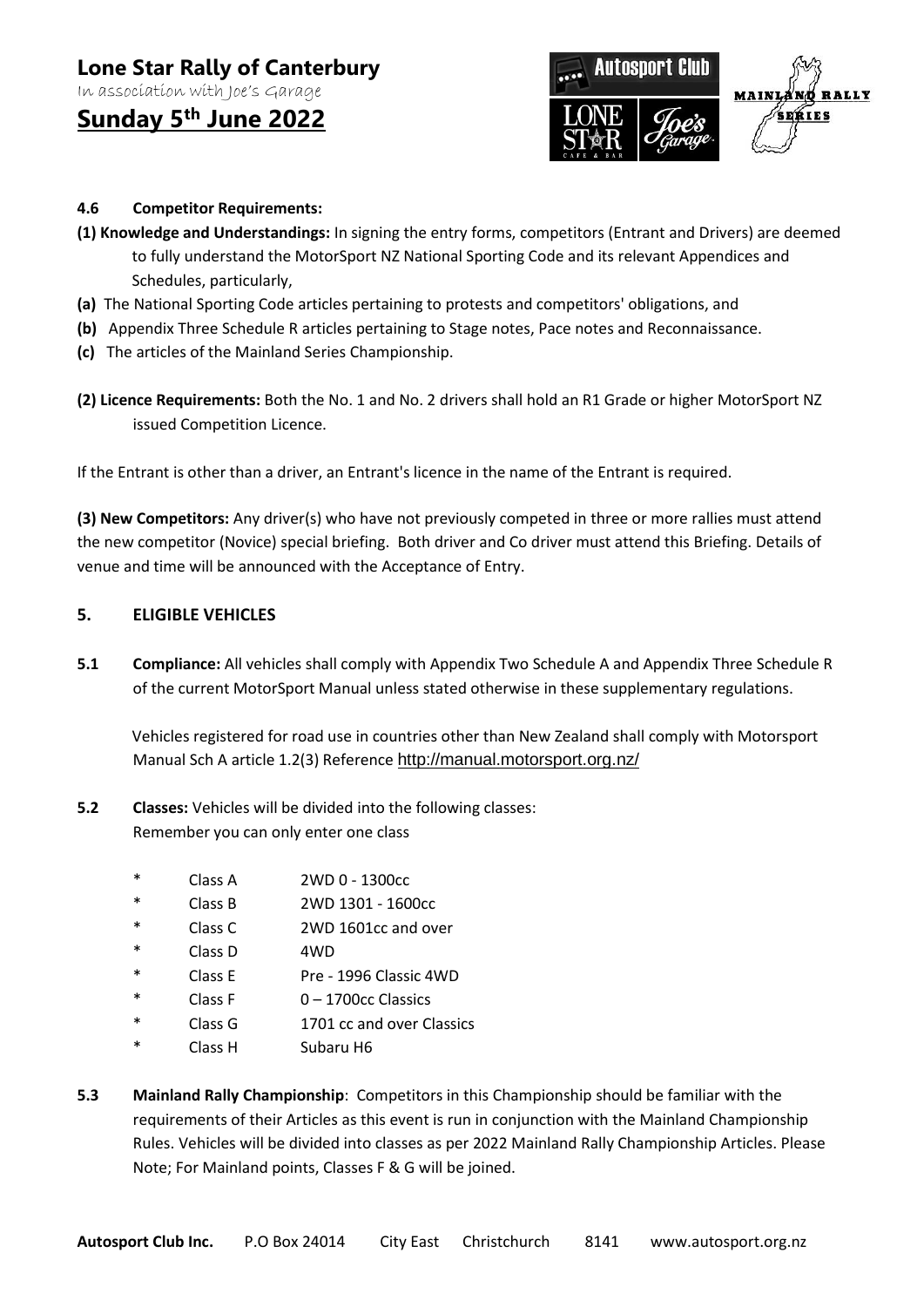**Sunday 5th June 2022**



## **6. DOCUMENTATION AND SCRUTINEERING AUDIT**

**Recce will take one day this year, Saturday 4 th June for all roads.** 

## **All competitors participating in recce**

## **Documentation**:

Recce Competitors: Saturday 4<sup>th</sup> June, at 7.30am – 9.00am at Joe's Garage, Alfred Street, Rangiora. Recce will start immediately at the completion of documentation. Please DO NOT park in the marked Rangiora Toyota carparks.

## Non-Recce Competitors: Saturday 4<sup>th</sup> June 2022 at Magnum Compliance 18-20 Talfourd Place, Waltham, Christchurch 1 – 3pm.

## **Scrutineering for ALL Competitors**:

Saturday 4<sup>th</sup> June, Magnum Compliance, 18-20 Talfourd Place, Waltham, Christchurch From 1 – 3pm. Recce will be completed by this time.

Vehicles used for recce must **not** be rally cars or sign written vehicles without prior approval from the Clerk of Course. All vehicles must use normal road tyres, no competition tyres are to be used.

Competitors must present themselves at documentation for the checking of licences and documents, issuing of competition numbers and applicable advertising material prior to presenting the car for audit scrutineering and for those cars with forced induction engines, turbo restrictor inspection. Cars will not be cleared to compete until all of these numbers and advertising requirements are firmly affixed in the appropriate places on the vehicle. (See placement diagram in your packs.)

Your local scrutineer will need to contact Daniel Males Ph 0273677801 for the scrutineering schedule. Competitors can also be checked pre event, please make sure you ring Richard to organise a scrutineer in your area.

## **7. OFFICIALS IDENTIFICATION**

Officials of the event will be identified as detailed below. **(a)** Marshals Fluro Vests

**(b)** Stage Control (Post) Fluro Vests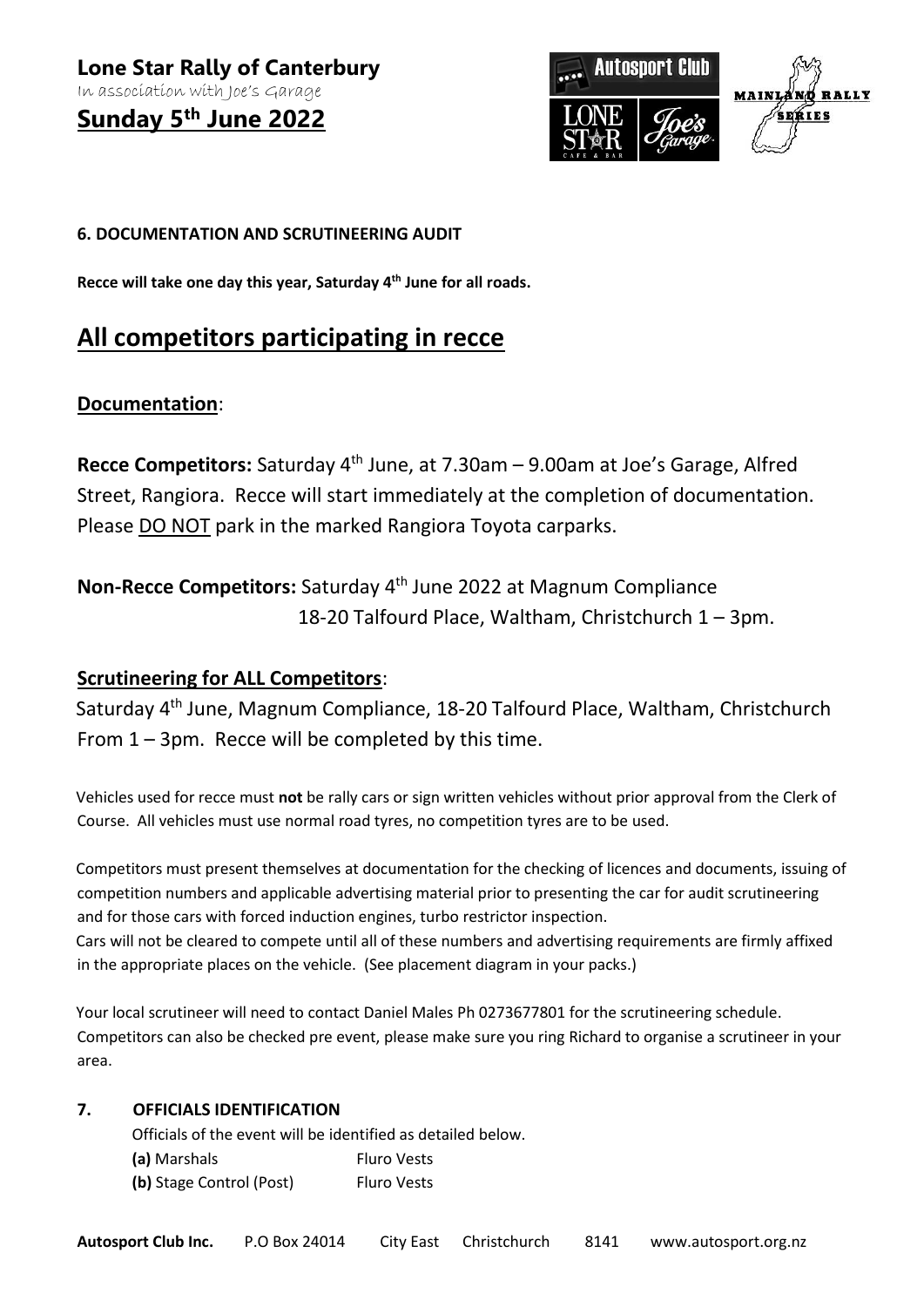In association with Joe's Garage

## **Sunday 5th June 2022**



| (c) Scrutineers     | Official ID |
|---------------------|-------------|
| (d) Other Officials | Official ID |

## **8. OFFICIAL BULLETINS**

Official Bulletins may be issued in accordance with the provisions of the National Sporting Code.

## **9. OFFICIAL NOTICE BOARDS**

These will be at any of the following venues:

- Rally Headquarters
- Results venue
- Service Area

#### **10. RESULTS**

Results will be available on Chrissport website during the event. These are unofficial until they have been finalised. Provisional results will be posted at the Lone Star, Manchester, 26 Manchester Street, Christchurch at approx 7.30pm on **Sunday 5th June 2022** or when all competitors have completed the event. Once all results have been finalised there will be a prize giving throughout the evening.

#### **11. STAGE NOTES**

The use of Stage Notes will be permitted provided that they are original copies as created for this event and supplied by the Motorsport NZ authorised provider, Neil Allport Motorsport. Recce and Safety Notes are subject to a rule clarification with MSNZ

## **Notes shall be ordered directly from the supplier using the order form on their website [www.allports.nz](http://www.allports.nz/)**

#### **These notes must be ordered no later than Monday 25th May 2022.**

*Information: The stage note system uses an automated computer program to generate a description of the special stage road using sensors fitted to a vehicle driven through each stage.*

*Such notes describe the route in more detail than the Road Book and can be used without reconnaissance. The purchase and use of the stage notes is a direct contract between the competitor and Neil Allport Motorsport with the organiser's and Motorsport New Zealand's involvement being limited to authorising the use and facilitating the preparation and distribution on behalf of Neil Allport Motorsport.*

## **12. Reconnaissance**

An opportunity exists for those competitors who purchase the approved stage notes to take part in a convoy reconnaissance; this opportunity is NOT available to those who do not purchase the notes. Reconnaissance will take place over one day, Saturday 4<sup>th</sup> June 2022, start time will be immediately following the reconnaissance briefing.

A fee of \$50 is payable per competitor. The convoy will be strictly controlled and regulations covering its operation will be attached in Acceptance of Entry.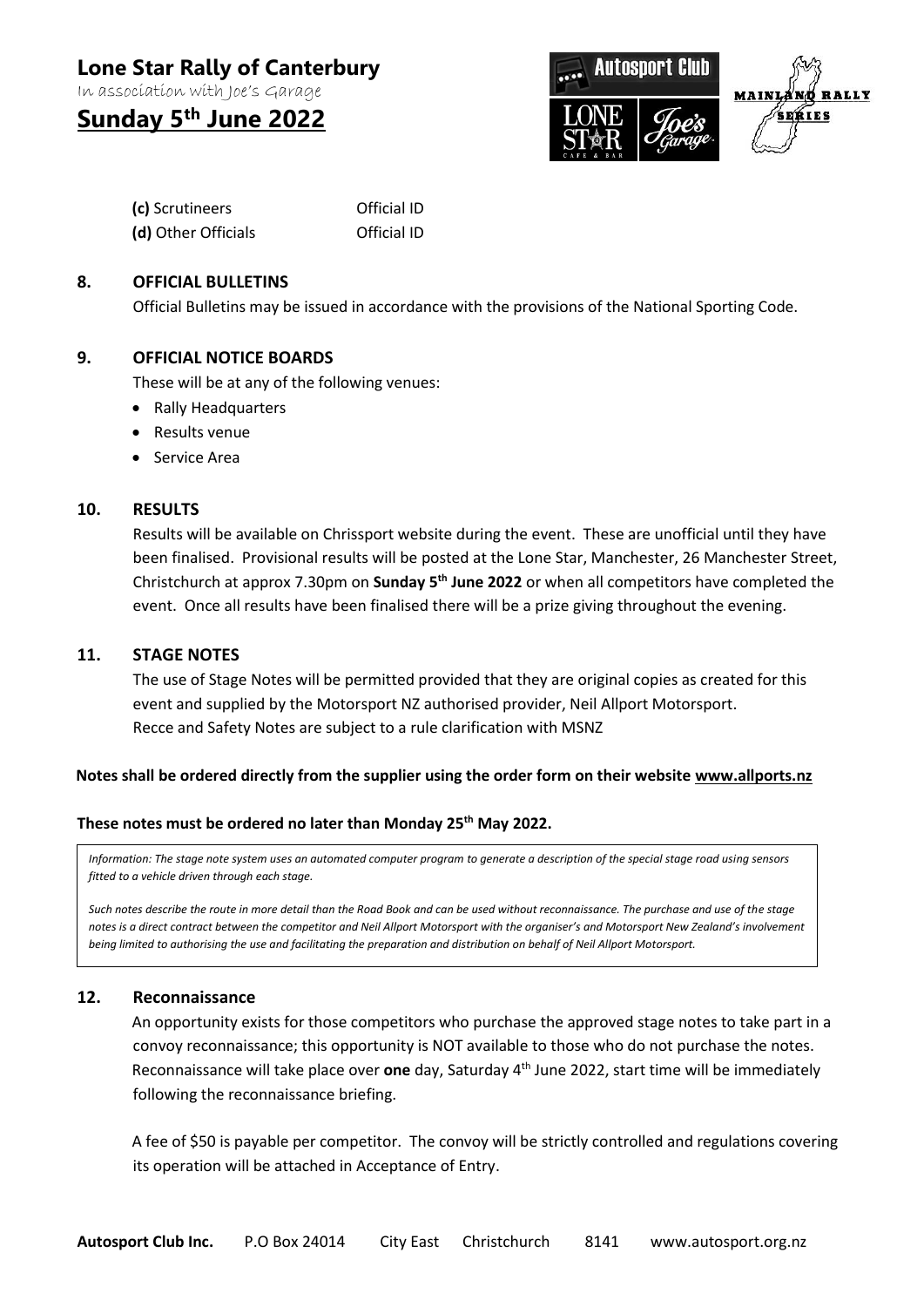**Sunday 5th June 2022**



**There is a compulsory briefing for reconnaissance, on Saturday 4 th June 2022 at Joe's Garage, Alfred Street Rangiora following the completion of documentation.**

## **13. SERVICING**

**All** service vehicles are to be registered with the Organisers at the time of entry. They must display the official windscreen decal (top left hand side) throughout the event. These will be issued at Documentation. Servicing from an unregistered vehicle will be deemed to be the same as servicing in a prohibited area and will be penalised accordingly.

Servicing will only by permitted within the confines of the designated Service Areas.

There may be a regroup during the event, located at a Service Area or any other area the organisers deem fit.

**All servicing must be carried out on a ground sheet**. All RUBBISH and DIRT created by service crews must be removed when packing up and there will be rubbish bins provided in the service area. As we are using public areas for servicing this year, areas must be kept clean and clear. Any crews not complying with this request will be subject to penalties.

**Please take a broom and shovel in your service truck.**

## **ALL SERVICE AREAS ARE NON SMOKING**

#### **14. RE-JOINING**

Any competitor from any class may be allowed to temporarily withdraw from the rally and re-join, under the following provisions.

The competitor must complete the Temporary Withdrawal form from the rear of the Road Book, and hand to a Control Official or Competitor Relations Officer. After repairs have been completed, the competitor may apply to re-join the rally by completing the Re-joining Form and handing to the Service Area Control Official. If the application is granted, the competitor will be permitted to restart from the Service Area at an appropriate time.

 Any competitor/s re-joining the event will not be classified as completing the event and will not feature in the final results as a finisher and will not be eligible for points for any Class in the Mainland Rally Championship.

No competitor will be permitted to restart the rally once they have handed in a 'Final Withdrawal' form.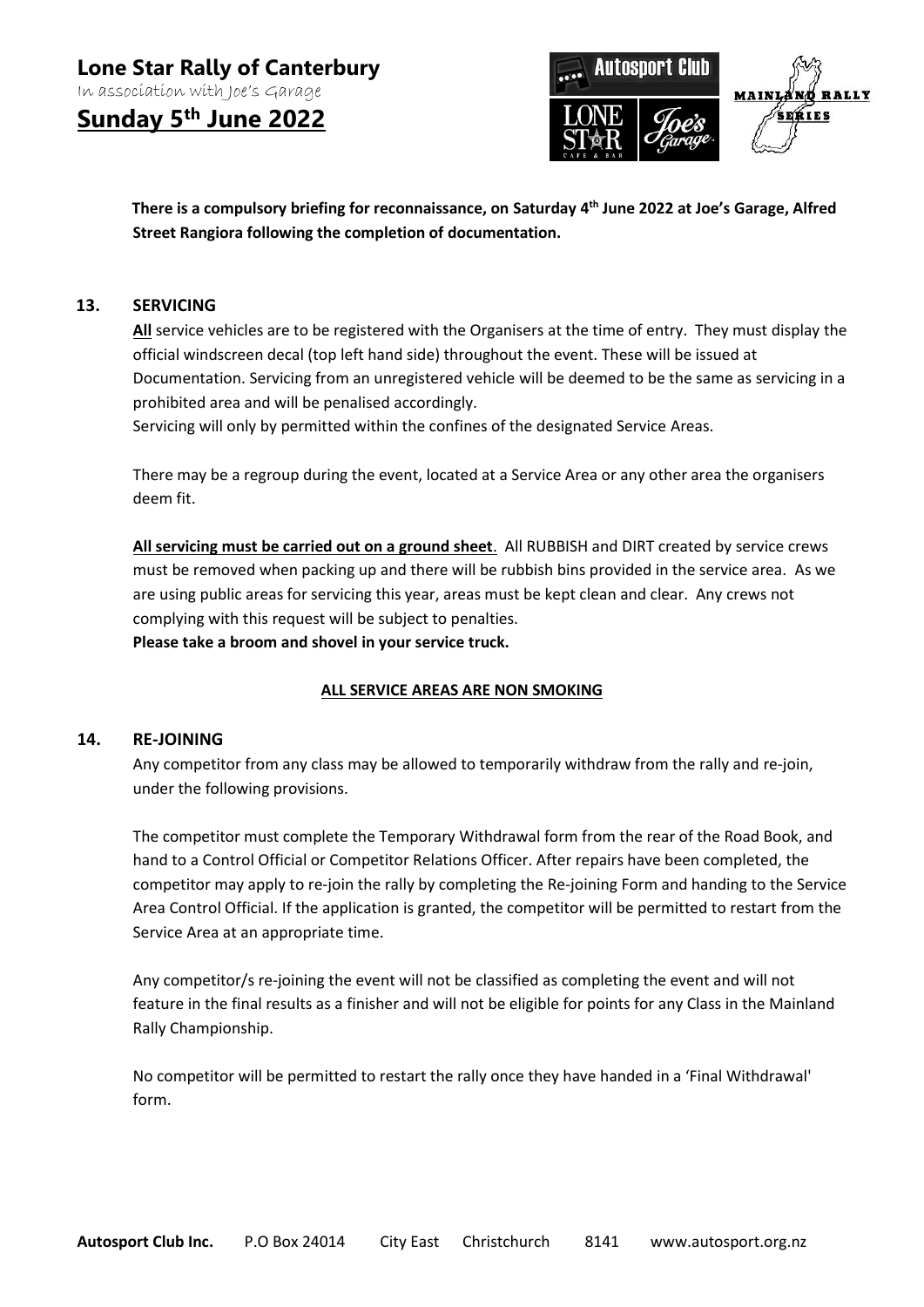In association with Joe's Garage

## **Sunday 5th June 2022**



## **15. FUEL**

Competitors are reminded of their obligations under the **Motorsport NZ code of practice – Fuel,** which is available on the Motorsport NZ website [\(www.motorsport.org.nz\)](http://www.motorsport.org.nz/)

Please familiarise yourselves with the Code and ensure that you comply with, but no limited to, the following articles especially if you are transporting more than 250L of fuel.

Article 1.2.1, 1.2.2b, 1.2.3. – transporting Fuel

Article 1.3 – Storage

Article 2.3 – Service Area Practices and competitors Fuel Supply

There will not be an area set aside for a fuel zone at the Service Area, therefore it is the competitor's responsibility to ensure they comply with the Code of Practice and adhere to Article 2.3

## **Article 2.4 – Minimum Fire Extinguisher Requirements**

Service Crews must have a fire extinguisher in their individual service area as set out in the above article.

## **ALL SERVICE AREAS ARE NON SMOKING AREA.**

## **16. Starting System of Special Stages:**

On Special Stages the start will be by using your Rallysafe units as per previous Rally events.

## **17. PARC FERME**

There may be a Parc Ferme at the end of this event if required.

## **18. GENERAL**

## **18.1 Seeding:**

Seeding for entries will be at the organiser's discretion. All entrants are requested to record previous rally experience on the entry form to assist with seeding. You are encouraged to do this in order to ensure an appropriate start position

## **18.2 Prizegiving**

The prizegiving function will be open from 3pm onwards at the Lone Star, 26 Manchester St, Christchurch.

Presentation of trophies is expected to start approximately 8.30pm or later, duration 1 hour. Please remember anyone under 18 is not allowed in the bar area after 10pm.

Dinner will be available at the Lone Star; Menu will be provided in Acceptance of Entry Trophies will be awarded to winners of classes etc. Special Awards will be presented to Novice Driver, Old Boys Driver (2WD), Biggest Breakdown and First Driver home not using notes, (irrespective of class.)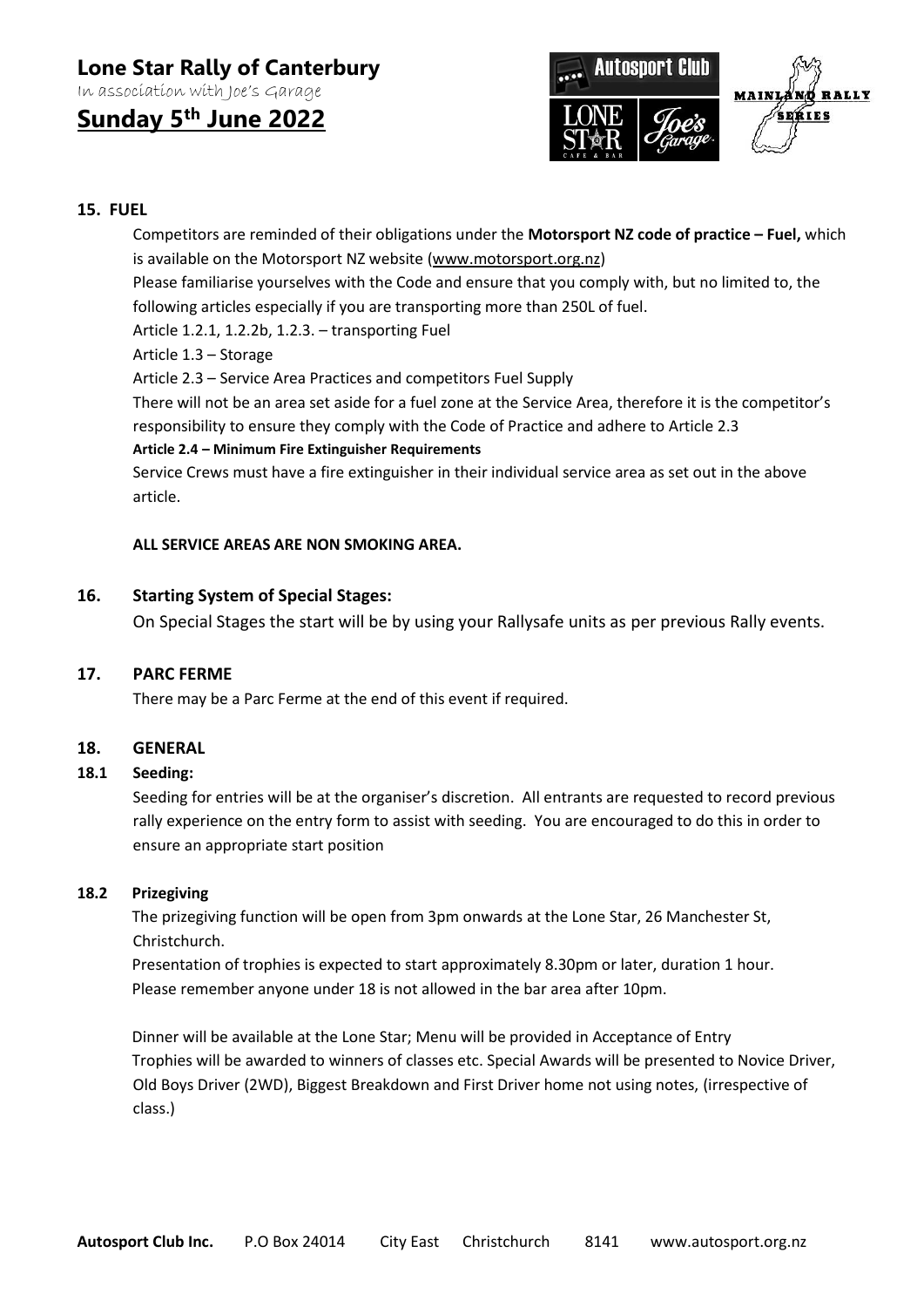In association with Joe's Garage

**Sunday 5th June 2022**



## **18.3 Accommodation**

There are motels available in Christchurch and Rangiora. Please be aware that there are a number of other events on in Christchurch during this weekend so accommodation will be at a premium. Prebook to avoid disappointment.

## **18.4 Fence / Property Damaged**

Competitors are reminded that you **MUST** fill out an INCIDENT SHEET and hand this to the next Control Point, should you damage any fence or property. This will assist with the prompt repair of damage. Any entrant found in breach of this regulation may be penalised in accordance with Appendix 1 Schedule P "Failure to report damage"

**Competitors will be responsible for all costs associated with any repairs up to and including the insurance excess.**

## **18.5 Vehicle Recovery**

Should you stop and be unable to continue please have your withdrawal Form completed ready for the sweeper vehicle to collect. If your rally car is not recoverable by our 4WD tow vehicles and a more specialised form of recovery is required, this will be done after the event and at the driver's expense. If your vehicle is towable, our 4WD tow vehicles will tow your vehicle to the edge of the forest or a suitable collection point on a public road stage, for retrieval by their crews.

## **18.6 RALLYSAFE**

The Canterbury Rally will be using 'Rallysafe' technology on this event. This will be compulsory for all competitors. The technology offers significant benefits and an overview of the system can be found o[n www.rallysafe.com.au](http://www.rallysafe.com.au/)

## **THE UNITS WILL BE ISSUED AT DOCUMENTATION AND YOU MUST PICK UP YOUR CORRECT UNIT.**

## **Please check the name on the unit carefully so you don't take someone elses!**

The system will require competitors to incur extra costs:

 A one off cost to purchase aerials, brackets and a wiring kit, expected price to be about \$260 dependent on money exchange rate.

This system has substantial benefits for both competitors and organisers including:

- Real time tracking via GPS/Satellite transmission
- In-car hazard notifications including 'SOS' capability
- Timing (using light beams) aligned with in-car communication system.
- Ability to view progress of any car via internet and google maps.
- 'Push to pass' capability